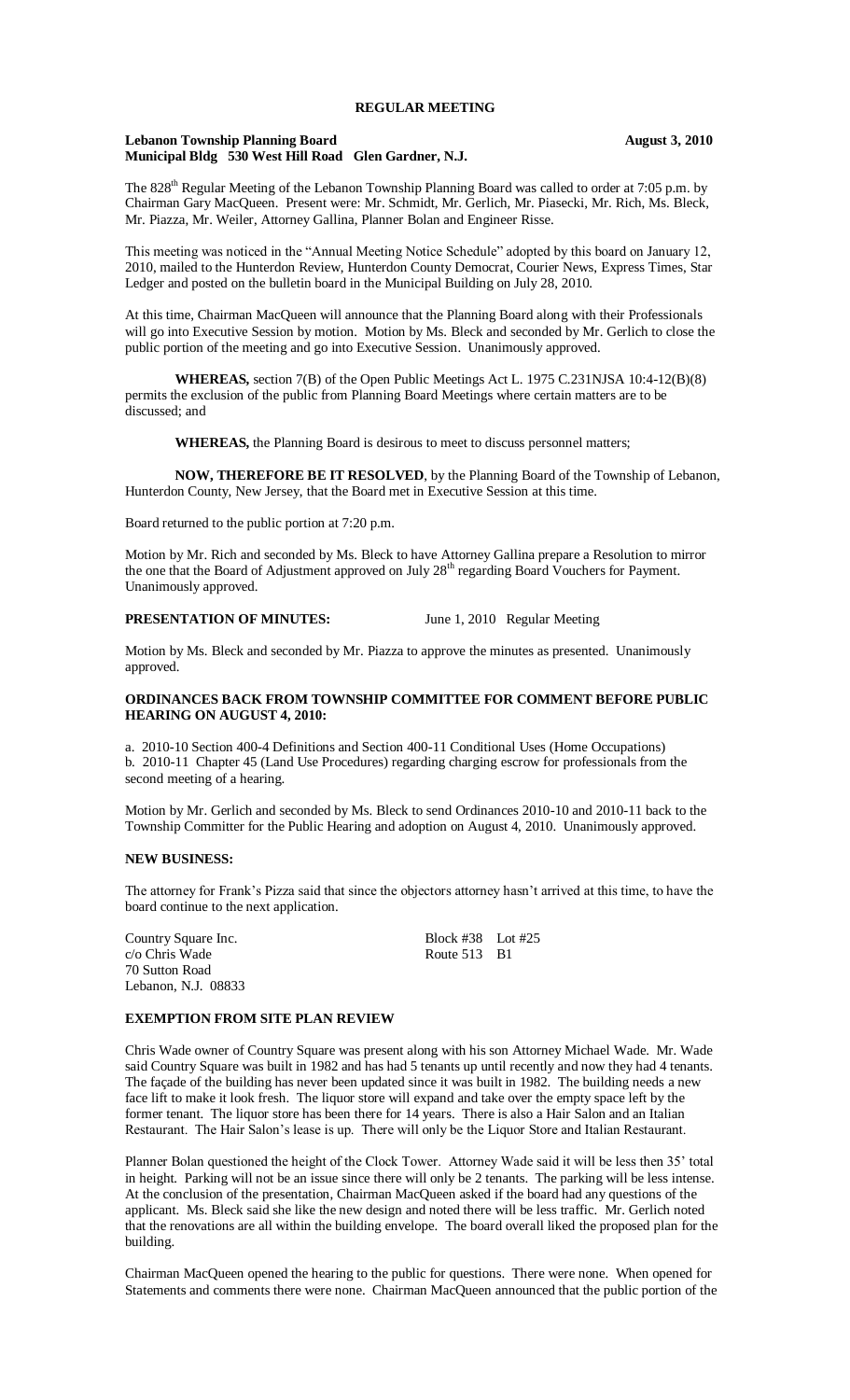#### **Lebanon Township Planning Board August 3, 2010 Page 2**

meeting is now closed. Motion by Mr. Rich and seconded by Ms. Bleck to approve the Exemption from Site Plan Review.

| <b>ROLL CALL</b> | Yes: Mr. Schmidt | Mr. MacOueen | <b>Absent:</b> Mr. Weeks |
|------------------|------------------|--------------|--------------------------|
|                  | Mr. Gerlich      | Ms. Bleck    |                          |
|                  | Mr. Piasecki     | Mr. Weiler   |                          |
|                  | Mr. Rich         | Mr. Piazza   |                          |

## **Attorney Gallina will prepare the Resolution to be on the Agenda for the September 7, 2010.**

Since the attorney for the objectors still hadn't arrive the board decided to take care of the bills and if there was time to talk with Zoning Officer John Flemming.

## **PRESENTATION OF BILLS & REPORT:**

|                       | Total: \$12,200.19      |
|-----------------------|-------------------------|
| c. Bayer/Risse Engrs. | \$2.449.75              |
|                       | $$7,785.64 - Grant 50K$ |
| b. Michael Bolan, PP  | \$1.334.80              |
| a. John Gallina, Esq. | \$ 630.00               |

Ms. Glashoff said she had one additional bill to add. It was for **\$35.00** to cover copies of the Preliminary & Final Morrow Manor Section II and Preliminary Section I of Morrow Manor. She explained to the board was copies had to be made. Motion by Mr. Gerlich and seconded by Mr. Piasecki to approve the bills as amended with the new total of **\$12,235.19.** Unanimously approved.

## **ITEMS FOR DISCUSSION:**

#### **a. Memo from Zoning Officer – John Flemming**

Mr. Flemming reviewed for the board his Memo dated July 28, 2010. Mr. Flemming started with the Butler Park properties. Over the years many of the properties have had additions and accessory structures built without any approvals. Since these lots are in the R 1½ zone, Mr. Flemming said he review the zone to see if it might be changed to a more realistic zone due to the size of the lots constraints. Mr. Flemming said he wanted to suggest to the board that they would consider changing the zones to be more consist with the lots in that area. None of these lots are conforming to the zone and can't meet the Bulk Requirements. The zoning for this area doesn't fit. Everyone in Butler Park would have to go to the Board of Adjustment because they can not meet any of the Bulk Requirements for the R 1½ zone. He has had several complaints from neighbors that proper zoning approval and building permits have not been issued.

Mr. Flemming said he wanted to bring this issue to the board to see if it might be changed to a more realistic zone due to the size constraints. The board said they will look into the possibility of changing the zoning in that area.

Mr. Flemming said that Section 400-46B.2 was recently modified to allow the Zoning Officer to approve the storage of Recreation equipment. Unfortunately, this section was rarely if every enforced and numerous violations exist through out the township. Mr. Flemming said that before he goes out to enforce this Section, he would request a review of this ordinance by the Planning Board.

The board thanked Mr. Flemming for bringing these issues to there attention.

At this time the board will listen to the next application before them.

| Frank's Pizza of Califon | Block $\#38$ Lot $\#28$ |  |
|--------------------------|-------------------------|--|
| c/o Carmine Pellegrino   | Route 513 B1            |  |
| 31 Koclas Place          |                         |  |
| Netcong, N.J. 07857      |                         |  |

## **EXEMPTION FROM SITE PLAN REVIEW**

Present to represent the owner Carmine Pellegrino was Attorney Peter Pfaffenroth and Engineer Robert Lorentz. Engineer Lorentz made a presentation to the board. The property in question is the A&P Shopping Center. The space in question was the Video Store which is now vacant. Mr. Pellegrino would like to put an Italian Restaurant which would also serve pizza. There would be seating for 94 for those who would prefer to have a sit down meal. There will also be takeout. Engineer Lorentz said they plan on relocating the back door to the corner of the building to avoid the door opening to the parking area. The water consumption for the shopping center is 3875 gallons per day which is well beyond what is needed. Engineer Lorentz stated they have obtained an approval for a T1 permit from DEP. There will only be a Slight increase in water usage overall. At this time a photo of the Shopping Center was introduced into Evidence**. A1-**Photo of Shopping Center spaces at the Video Store dated August 3, 2010. Engineer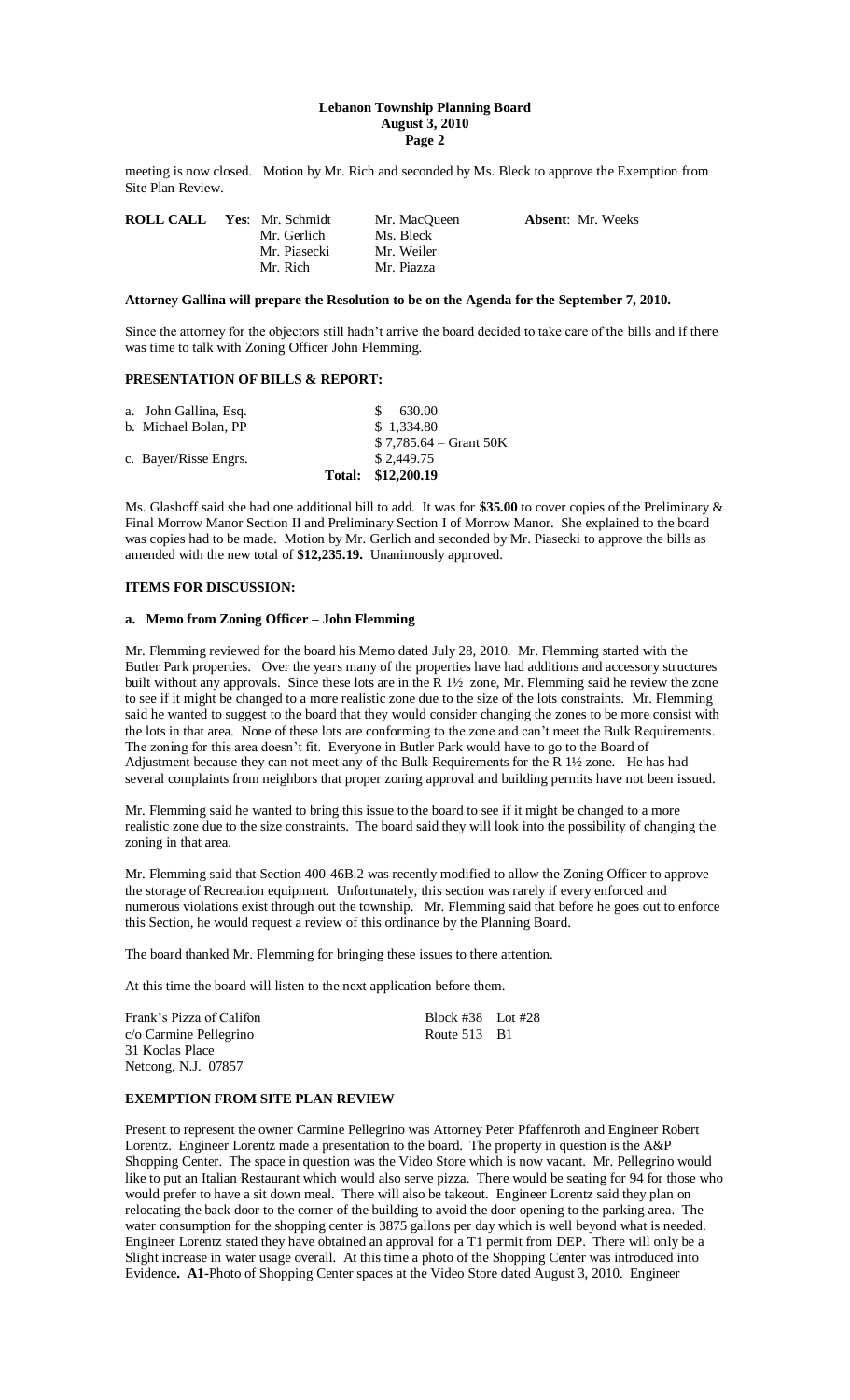#### **Lebanon Township Planning Board August 3, 2010 Page 3**

Lorentz said there will be no changes to the parking layout. There has been a slight reduction in parking because the Bank took parking spaces away from the parking lot because of the drive up window. It was noted that the A&P Shopping Center was built in 1973. The item to be marked was **A2**-existing parking conditions at Shopping Center from Route 513 and Sliker Road prepared by Robert Lorentz, Engr. Other items to be marked into evidence: **A3-**Photo of A&P, **A4-**Photo of PNC Bank. At the conclusion of Engineer Lorentz testimony, Chairman MacQueen opened the hearing to the public. Attorney William Caldwell was present to represent the objectors/concerned business owners. Attorney Caldwell questioned the capacity of parking spaces with having seating for 94. Engineer Lorentz said that at 6:45 pm This evening the parking lot was not full and has never been full at any time during the day or evening.

The subject of water consumption was discussed. Engineer Risse said the water readings of the meters were 1,500 gallons per day. Engineer Lorentz said the Video Store and PNC Bank averaged 75 gallons per day with the balance to the A&P of 1,425 gallons. Engineer Lorentz said with the T1 Permit there will be monthly inspections with the DEP. Planner Bolan questioned the door in the rear of the building by the kitchen area and if it would be a secondary emergency exit. The answer was yes. The main issue is the parking. During the discussion, Planner Bolan said he felt the exemption was appropriate. It was noted that the construction office would handle the fire code. Also the Fire Code Official would be involved. Mr. Piasecki asked if we need a traffic plan. Engineer Lorentz said that traffic volume is related to the uses at the Shopping Center. Also the main entrance to the center is very large. It is separated by a divider with one lane for entering and one for existing. At the conclusion of the testimony, Chairman MacQueen opened the hearing to the public. Attorney Caldwell informed the board that he represents three business owners in the area. Chairman MacQueen asked for the names of his clients. Attorney Caldwell said the following are his clients: Frank Casola, Anthony Cirianni, James De Serio and John Perna. Mr. Piasecki said he will have to set down do to a conflict of interest since one of the business owners is one of his clients.

Attorney Caldwell said that this application should be coming before the board as a Site Plan with variances. There was a lot of discussion on the water usage and parking. At this time, Chairman MacQueen opened the hearing to the public for questions. There were none. Chairman MacQueen asked Planner Bolan for his comments. Planner Bolan said that all the necessary documents were filed and granted approval by the outside agencies having jurisdiction in this matter and agreed that the use was adequate for the site. Engineer Risse noted that all the flow figures have been reviewed and approved by the DEP. Mr. Piazza commented on the Hunterdon County Board of Health letter. Mr. Schmidt referred to the Hackettstown Piazza which had been used an example to the DEP that the Hackettstown Restaurant is always filled and definitely a sit down restaurant. Chairman MacQueen opened the hearing to the public for statements and comments. Attorney Michael Wade questioned the grease trap and stated with 100 sets the grease trap should be 1000 gallon. Regarding the parking, the plan shows 173 existing parking spaces and 178 parking spaces are proposed. Attorney Wade stated that the applicant needs a variance. Attorney Caldwell asked to have Attorney Michael Wade sworn in. Attorney Gallina sworn in Attorney Wade.

Engineer Lorentz reiterated that the DEP TI permit that was approved will have monthly inspection of the septic system. This will cover whoever is occupying the portion of the Shopping Center. Engineer Lorentz said they used the water use data from a similar facility in Hackettstown that seats 105. Attorney Pfaffenroth stated Bogart & Assoc. designed the septic system for this Shopping Center in 1973. There have been no violations or complaints on file with the County Board of Health regarding any malfunction. Attorney Pfaffenroth informed the board that they provided all the information required by the DEP. Chairman MacQueen referred to the letter from DEP dated June 4, 2010. Attorney Pfaffenroth stated the septic tank is cleaned out twice a year. Ms. Bleck noted the letter from the DEP states seating for 100. At the conclusion of the board questions, Chairman MacQueen opened the hearing to the public for questions of Engineer Lorentz. The following people asked questions: Anthony Casale and Attorney Caldwell. Chairman MacQueen opened the hearing for statement and comments. There were none. Chairman MacQueen asked for a motion to close the public portion. Motion by Ms. Bleck and seconded by Mr. Rich to close the public portion of the hearing. Unanimously approved.

Chairman MacQueen asked for summations from Attorney Pfaffenroth and Attorney Caldwell. The board deliberated at this time. During the discussion, the board said the applicant has acquired all the approvals necessary in order to proceed with the restaurant. Motion by Mr. Rich and seconded by Ms. Bleck to grant the request for Exemption from Site Plan.

| <b>ROLL CALL</b> | <b>Yes:</b> Mr. Schmidt | Ms. Bleck  | <b>Abstain:</b> Mr. Piasecki |
|------------------|-------------------------|------------|------------------------------|
|                  | Mr. Gerlich             | Mr. Piazza | <b>Absent:</b> Mr. Weeks     |
|                  | Mr. Rich                | Mr. Weiler |                              |
|                  | Mr. MacOueen            |            |                              |

### **Attorney Gallina will prepare the Resolution to be on the Agenda for September 7, 2010.**

Mr. Piasecki returned to the board for the balance of the meeting.

### **ITEMS FOR DISCUSSION: Cont'd**

b**. Alternative Energy Ordinance – Planner Bolan**